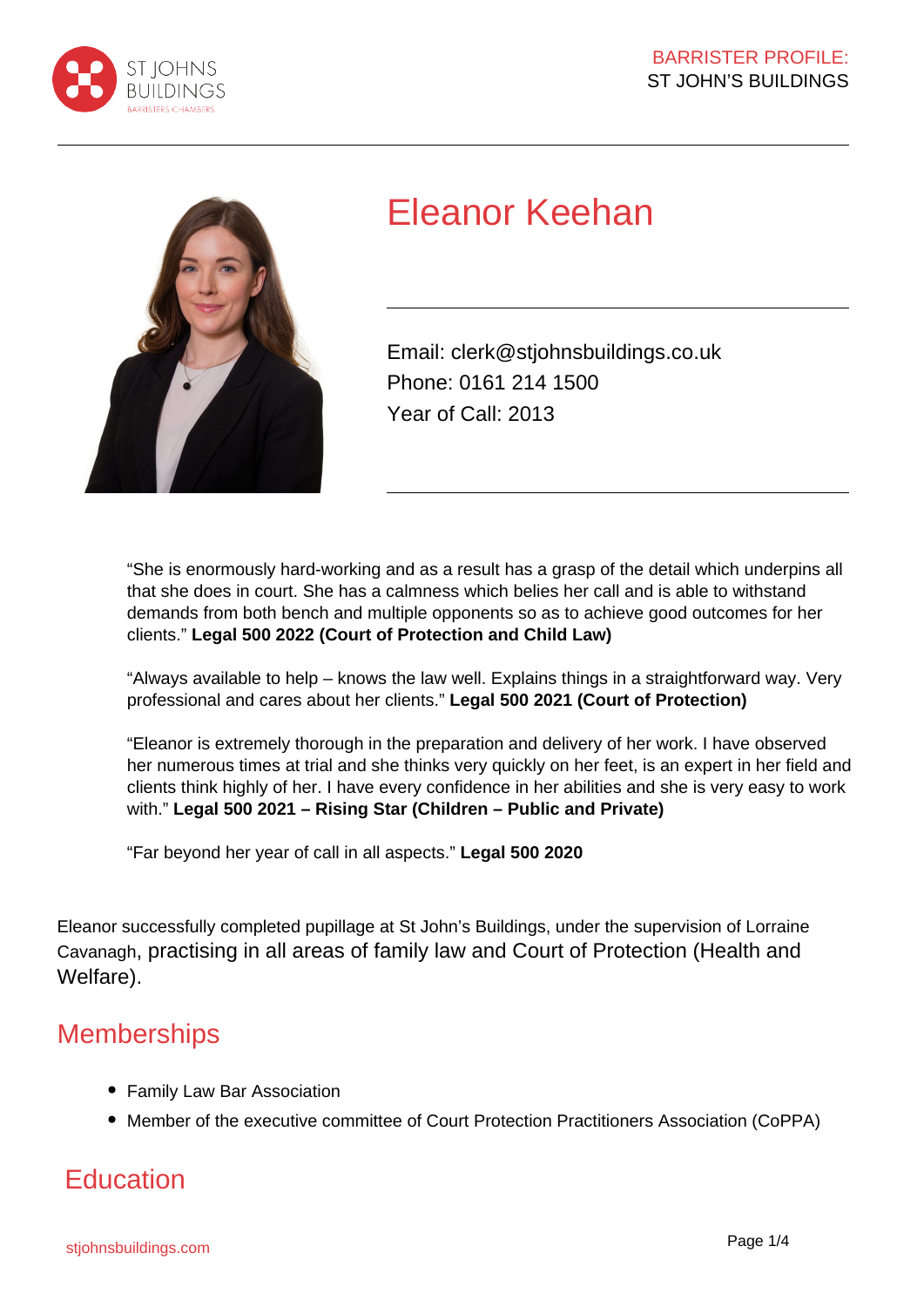- Law at the University of Bristol (First Class honours)
- Bar Professional Training Course at the University of Law in Birmingham (Very Competent)

## **EXPERTISE**

### Family - Children

Eleanor practices in all areas of children law.

#### Public Law

Eleanor has experience representing parents, children through their Guardian, interveners and Local Authorities in public law proceedings at all stages of a case. She is regularly instructed to draft documents including case summaries, threshold documents and skeleton arguments. Eleanor has acted in a wide range of care applications which have included an application for an emergency protection order of such gravity it was heard in the high court.

Eleanor also regularly advises Local Authorities at Legal Gateway and Pre-Proceedings Meetings.

Eleanor has gained considerable experience of preparing complex non accidental injury public law cases including fatal injuries and serious head injury cases, and cases in which the children have complex medical needs, during her pupillage with Lorraine Cavanagh. Further, she has been involved in the drafting of multiple Human Rights Act claims during course of her pupillage and has developed a particular expertise in claims on behalf of children including those for disabled children, assisting them to access their rights to services and promoting their interests.

#### Private Law

Eleanor is regularly instructed in private law proceedings including applications for Child Arrangements Orders, enforcement orders, non-molestation orders and occupation orders acting for both the Applicant and the Respondent.

Eleanor has experience acting in cases involving allegations of emotional, physical and sexual abuse including allegations of the utmost seriousness.

### Cases

**H v An Adoption Agency (No.2) (Declaration of Parentage and Public Policy) [2021] EWHC 1943 (Fam):** Led by Lorraine Cavanagh QC in a case before Mr Justice MacDonald. This follows MacDonald J's previous decision H v An Adoption Agency [2020] EWFC 74. The novel issue in this case was whether it was manifestly contrary to public policy to grant a declaration of parentage after the child has been adopted; the court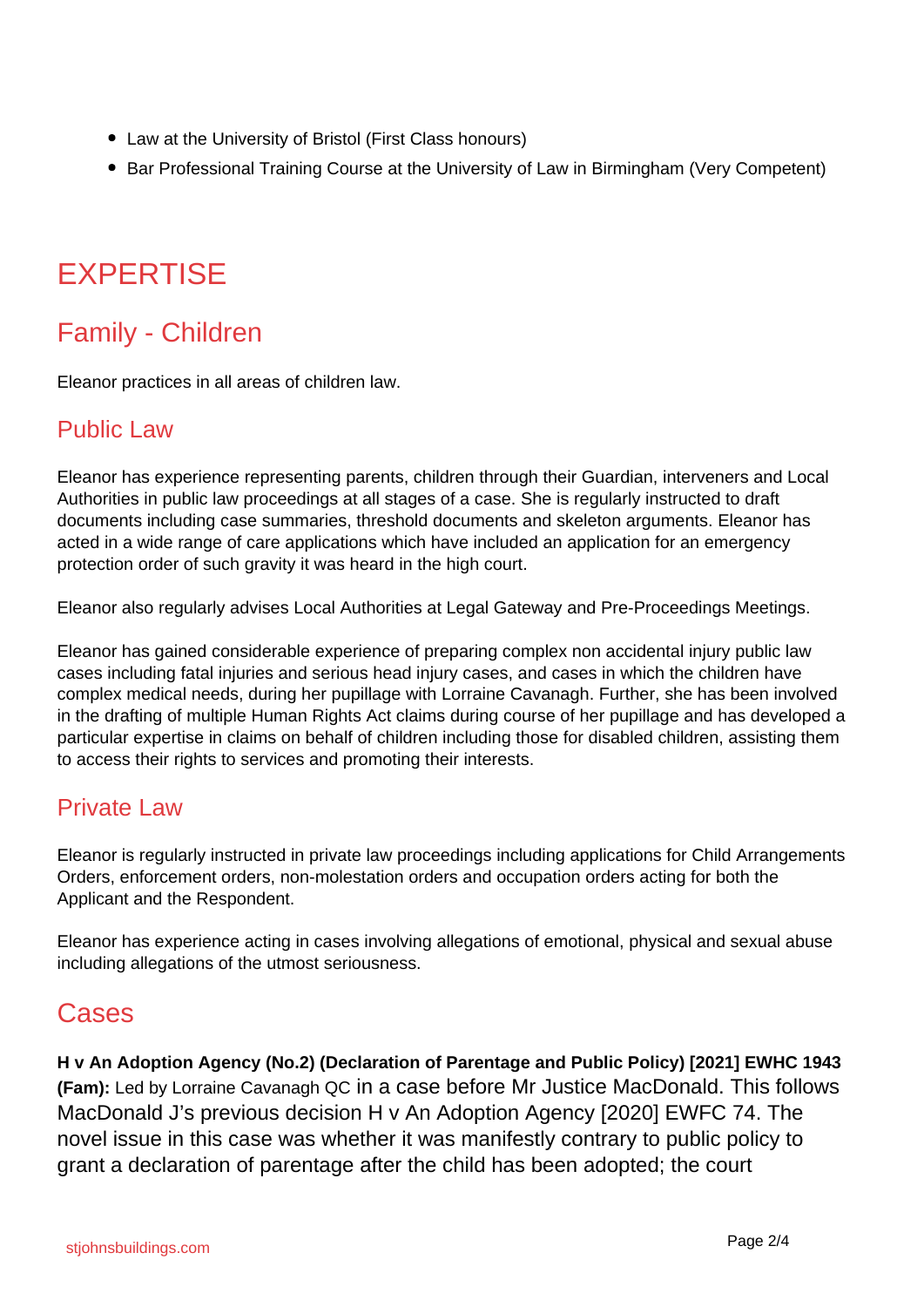concluded that it was. The Attorney-General intervened. The judgment contains an important distillation of the central public policy principles underpinning adoption in this jurisdiction and the intended inviolability of adoptive placements. The most recent judgment can be read here. The previous judgment is available here.

**Tameside MBC v L (Unavailability of Regulated Therapeutic Placement) [2021] EWHC 1814 (Fam):** Represented the child in a case where there was a challenge as to whether the Court could or should authorise a deprivation of liberty where an unregulated placement is not meeting the child's complex needs but there are no alternative options. The judgment contains an important distillation of the application and interaction of best interest's principles, necessity and safety and Articles 5 and 8 ECHR when the Court is authorising a deprivation of liberty of a young person. The judgment is available here.

**RE AA (Children) & 25 Ors [2019] EWFC 64:** Eleanor was led by Karl Rowley QC for the lead local authority in this complex multi-handed public law litigation. This appears to be the largest public law family case that has been litigated. There were 15 care cases heard together by Sir Mark Hedley relating to grave sexual abuse allegations in respect of children. Sir Mark Hedley decided the principle of whether there was a power for the Family Court to stop a case at half time and if so the test for it to be exercised (appendix 2). Sir Mark also considered the approach to exoneration of a person who has been the subject of an allegation that could not be proved against them. Click here to read the judgment.

Eleanor was involved in the preparation of, and observed, a successful appeal against a full time high court judge's finding of fact that their client had killed a child in **Re H-C (Children) [2016] EWCA Civ 136.** This is the guidance decision for the application of the Lucas principles in the Family court.

Eleanor gained considerable experience in non-accidental injury, specifically head injury, cases during her involvement in **Re L, K & J [2016] EWFC 12**. In this matter Lorraine Cavanagh, led by Jane Crowley QC, represented a 10-year-old intervener accused of perpetrating a head injury to a 4-monthold infant. Eleanor was involved in the preparation for this hearing including drafting schedules, collating and analysing evidence and visiting the child prior to the hearing. Further Eleanor assisted in drafting the closing submissions an aspect of her work found expression in the judgment of Ms Justice Russell.

Eleanor played a significant role, through legal research, and drafting, in respect of responding to an application for permission to appeal to the Court of Appeal in **Seddon v Oldham Council [2015] EWHC 2609 (Fam):** a Human Rights Act claim in which Mr Justice Peter Jackson declared that family life between a birth mother and an adopted child is terminated upon the making of an adoption order.

Eleanor has gained experience, throughout her training, in the highly specialised area of applications for medical treatment declarations in respect of children; in particular she assisted her pupil supervisor during the case of **Re A (Children: Withdrawal of Life Support) [2015] EWHC 2828 (Fam):** in which Mr Justice Holman permitted the withdrawal of ventilation from twin boys aged 14 months. Eleanor has a particular interest in this area of work and is gaining much experience about the handling of these sensitive and emotionally charged cases.